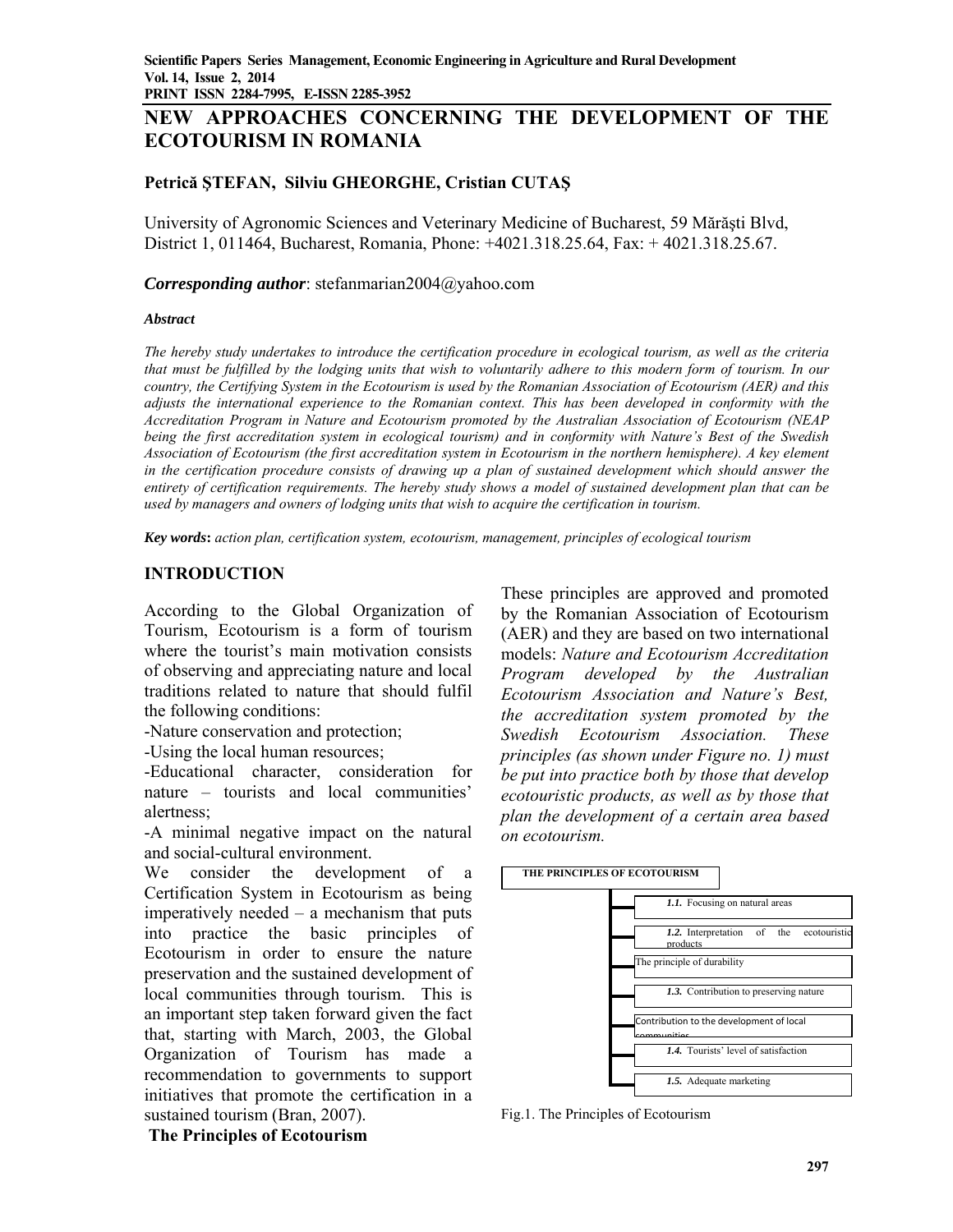### **MATERIALS AND METHODS**

**Focusing on natural areas –** Ecotourism focuses on direct and personal experience in nature, in a natural environment and it is based on using it, respectively of its geomorphological, biological, physical and cultural characteristics. Therefore, the accent on the natural area is fundamental in ecotourism planning, developing and management.

**Interpretation of the ecotouristic product –**  Ecotourism offers opportunities of experiences in the middle of nature that lead to a better understanding, appreciation and joy to discover and protect nature and local traditional culture, both for visitors, as well as for the local community. Ecotourism products are attractive to those tourists who are willing to interact with the natural environment and who wish to broaden their knowledge, comprehension, appreciation and pleasure to various levels. Those who develop and coordinate ecotouristic activities must offer an adequate level of comprehending the natural and cultural values of the visited areas, most commonly by using properly trained tourist guides and providing accurate information both prior as well as during the experience. The interpretation level and type are planned, designed and offered in such a manner so that it answers the customer's interests, needs and expectations, by including a wide range of both personal and non-personal interpretation possibilities. Therewith, as far as the destination and the ecotouristic products are concerned, it is important to create the opportunity for the members of the local communities to gain access to information and interpretation offered by the ecotouristic program developed in the respective area (Cretu, 2012).

**The principle of durability seen from the perspective of protecting the natural habitat –** The ecotourism activities and their planning must provide the best tourism and planning practices from the perspective of nature preservation and sustained development. The tourism activity must be planned and progressed so that it reduces the impact produced on nature. The ecotouristic

product unfolds and is administrated so that it preserves and capitalizes the natural and cultural environment where it exists, by acknowledging and putting into practice the practices that characterize the sustained tourism (Bran, 2005).

**Contribution to preserving nature –**  Ecotourism contributes in a positive manner to preserving natural areas. Ecotourism involves the participation to preserving the visited natural areas, by offering constructive possibilities for a reliable management and preserving these natural areas (e.g.: offering financial support within rehabilitation programs of natural areas, gathering waste left behind by tourists or contributing to preservation organizations).

**Constructive contribution to the development of local communities –**  Ecotourism offers durable contributions regarding local communities. Local community is often part of the ecotouristic product. Benefits of ecotourism must be allocated in their vast majority also to local communities. Local benefits can come from using local tourist guides, purchasing local goods and services and using local facilities. The ecotourism activities and their planning must ensure am attenuation of the negative impact on the local visited community and on their life style, by supplying in the same time long term constructive contributions for these communities. As a consequence, ecotourism must equally bring out the cultural component of the visited area and contribute to preserving this component (Hontus, 2005).

### **RESULTS AND DISCUSSIONS**

**Tourists' level of satisfaction –** Ecotourism answers tourists' expectations. In developing ecotouristic products, one should take into account that, generally speaking, potential tourists in this field have a high level of education and expectations. Therefore, the satisfaction level related to the ecotouristic product is essential, the experience offered fulfilling or even surpassing the tourists' level of satisfaction.

**Adequate marketing –** This regards carrying out an adequate marketing which results into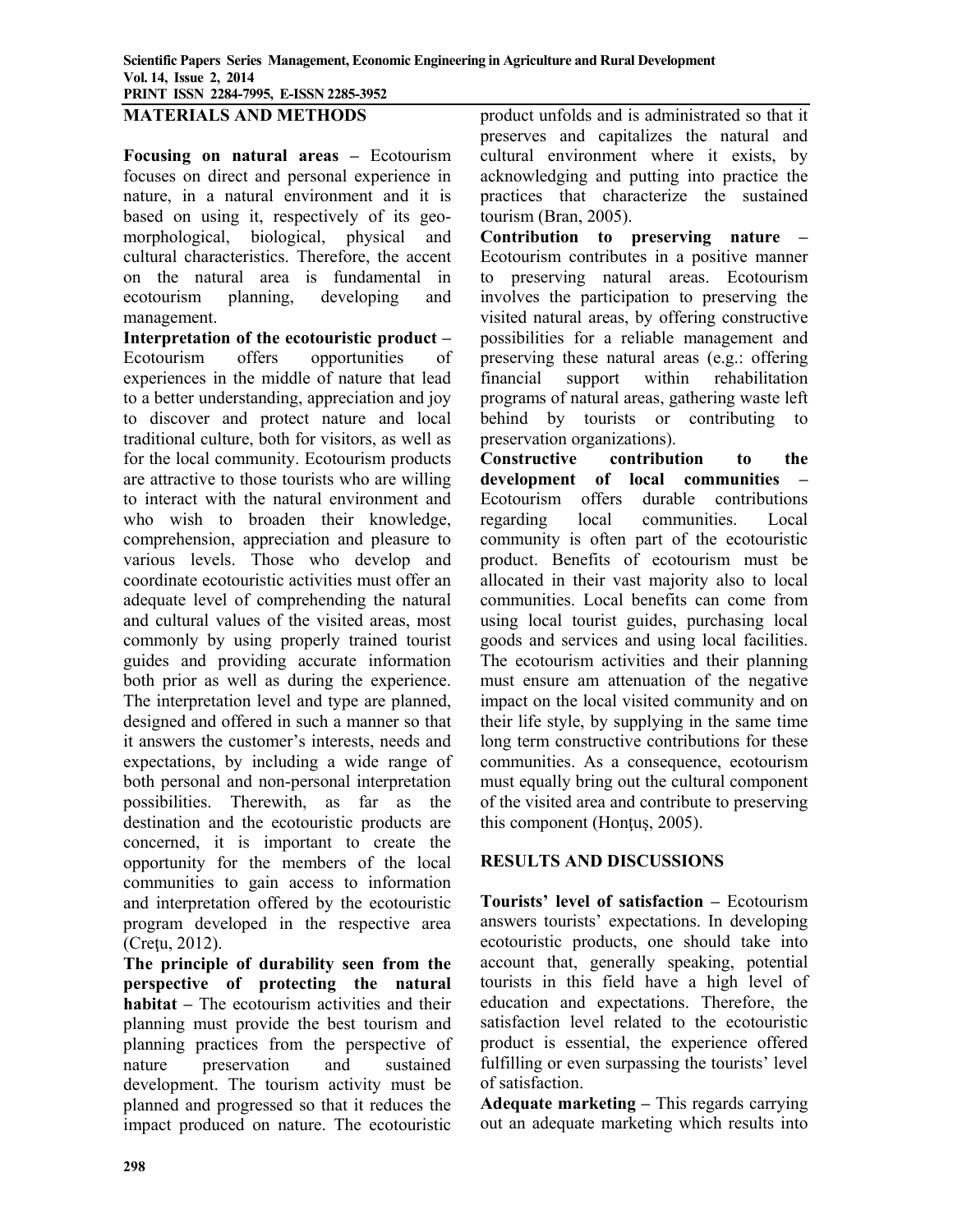#### **Scientific Papers Series Management, Economic Engineering in Agriculture and Rural Development Vol. 14, Issue 2, 2014 PRINT ISSN 2284-7995, E-ISSN 2285-3952**

realistic expectations. Ecotourism marketing offers customers complete and accountable information which result into increasing respect for the cultural and natural environment of the visited areas and of tourists' level of satisfaction.

### **The Certification System in Ecotourism**

The Certification System in Ecotourism is enforced depending on two categories:

-Ecotourism programs offered by touroperators or tourist guides (maximum 15 participants);

-Small guesthouses located in rural and natural areas (maximum 25 rooms).

As far as guesthouses are concerned, the Certification System in Ecotourism involves the fulfilling of general principles and then of criteria which are checked and scored on site (Table 1).

Table 1.The Certification System in Ecotourism

| GENERAL           | <b>CRITERIA</b>                       |
|-------------------|---------------------------------------|
| <b>PRINCIPLES</b> |                                       |
| of<br>Principles  | The criterion of demonstrating a      |
| sustained         | sustained/long-lasting and efficient  |
| of<br>management  | management of the guesthouse          |
| the guesthouse    | The criterion of implementing a       |
|                   | sustained management system           |
|                   | The criterion of observing the        |
|                   | national and international relevant   |
|                   | laws                                  |
|                   | The criterion of personnel's          |
|                   | continuous training                   |
|                   | The criterion of focusing<br>on       |
| Product focused   | natural areas                         |
| principles        | The criterion of interpreting the     |
|                   | ecotouristic product                  |
|                   | The durability criterion seen from    |
|                   | the perspective of protecting the     |
|                   | natural habitat                       |
|                   | The criterion of contribution to      |
|                   | conservation                          |
|                   | The criterion of constructive         |
|                   | contribution to developing local      |
|                   | communities                           |
|                   | The sensitivity criterion towards     |
|                   | culture and local traditions          |
|                   | The criterion regarding the tourists' |
|                   | level of satisfaction                 |
|                   | The criterion of<br>adequate          |
|                   | marketing                             |

Source: http://eco-romania.ro - The Romanian Ecotourism Association

# **Sustained Management Plan (PMD) – Content proposal**

**Vision -** The guesthouse offers touristic services with a minimal impact on nature and aims for increasing the quality of life in the community to which it belongs by an adequate behaviour towards employees and promoting products, culture and local traditions. (*The vision and goals of the guesthouse are part of PMD. The guesthouse has a vision which is in conformity with the principles of ecotourism.)* 



Fig.2. Elements of the sustained management plan

# **Goals:**

-Preserving natural resources and reducing the environmental impact;

-Stimulating the development of the local community by hiring personnel from local communities and by promoting local traditions and culture;

-Providing secure and good quality services;

-Employees and tourists not only benefit of the confidence in their jobs, but also of the one in the activities they undertake.

**A.Preserving natural resources and diminishing the environmental impact** can be achieved by cutting down water consumption, reducing the quantity of waste and garbage, lowering the energy consumption, reducing the impact on air, ground and water (Bran F., 2007).

-In order **to reduce the water consumption**  we suggest the following: the use of buttoned faucets and shower heads with low streaming; toilets to have recipients with controllable water stream; showers to be installed in bathrooms; using a small quantity of water for watering plants (water dripping systems or watering plants mainly during mornings or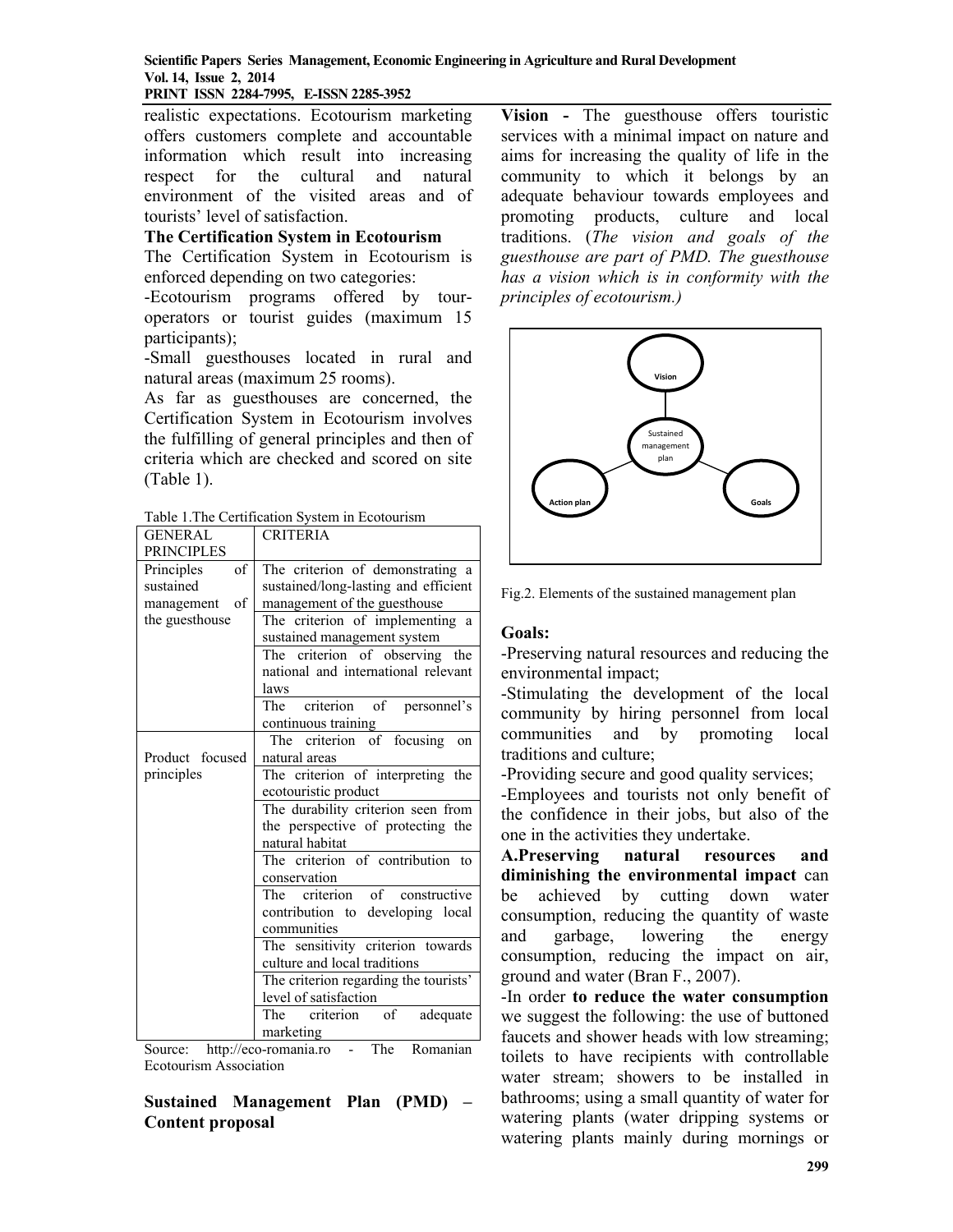#### **Scientific Papers Series Management, Economic Engineering in Agriculture and Rural Development Vol. 14, Issue 2, 2014 PRINT ISSN 2284-7995, E-ISSN 2285-3952**

evenings); collecting rain water and using it for various activities; adopting other measures of cutting down the quantity of used water; displaying written warning for reducing the water consumption; encouraging customers to use towels over several days; connecting all touristic facilities to a draining system or introducing a water collecting, storing and treatment system or a system for evacuating residual waters towards a water treatment plant.

**-Diminishing the quantity of waste and garbage:** purchasing materials so as to avoid packages in excess; try as much as possible to use bio-degradable packages; use only recipients which are re-usable or biodegradable (e.g. glasses); use disposable items (utensils or recipients) only in special situations, maximum one time/person/stay; encourage both employees and tourists to take part in programs for collecting, recycling and diminishing the quantity of waste; collect and remove all noticed garbage; make composts of the organic waste; organize and subsidize (finance, labour, etc) cleaning days (at least once a year).

**-Reducing the energy consumption:** use fluorescent light over 90% instead of incandescent light; rooms to be naturally ventilated; during day light, use exclusively the natural light (as much as possible); use solar energy; the waste of heat through windows and doors is diminished by an adequate sealing, the use of double windows and insulation strips; an employee trained in this direction is delegated with making the energy consumption more efficient; heat is produced and distributed through centralized installations; electrical equipment belongs to energy class A "energy efficient"; at least 50% of the building is made in wood or other natural material; tours, itineraries and schedules are planned so that the travel time and distances are diminished (including by avoiding crowded areas and rush hours); encourage tourists to use efficient transport from a fuel point of view (e.g. supplying information regarding public transportation, providing bikes for visiting tourist attractions); encourage employees to go on foot, by bike or by public transportation in

order to get to work; all vehicles are well maintained (technical check-up to date); when picking and/or buying vehicles we will make efficient choices from the fuel point of view; we will use vehicles that do not consume more than 10 litres/100 km (Tindeche, 2004).

**-Reducing the impact on air, ground and water:** improvements and touristic activities (e.g. buildings, pathways) do not lead to remodelling the ground, changes of the rivers' courses, complete termination of vegetation, etc; we will use fences, undergrowths, barriers or other corresponding signs for maintaining traffic in the areas designated for various categories of users; waste is not stored away anywhere else but in special designated places; the regular level of the noise produced by the ensemble of activities related to the product (including telephones, public communication systems, transport operations, concerts, music, equipments and mechanical installations) does not significantly exceed the background noise of the area; servicing and maintenance units producing noise are placed at a distance from the quiet areas or they are soundproof. *Note: Quiet areas are defined as the ones developed for recreation (e.g. bedrooms, parks, gardens, swimming pools, public baths);* tourists are offered the possibility of enjoying the "nature's peace"; there are no annoying scents associated with polluting emissions in the air; the waste cremation is done only in a controlled manner and does not produce a visible degradation of the air.

**B.Stimulating the development of the local community by hiring personnel from the local communities and by promoting local traditions and culture.** 

**Stimulating the development of the local community is done by the following actions:** 

 The use of local tourist guides' services for showing off the significant local tourist attractions and for systematically training other tourist guides;

• The use of other natural persons' services on a local level (e.g. kitchen staff, transport,  $etc.$ );

 Encouraging the purchase of local products and souvenirs;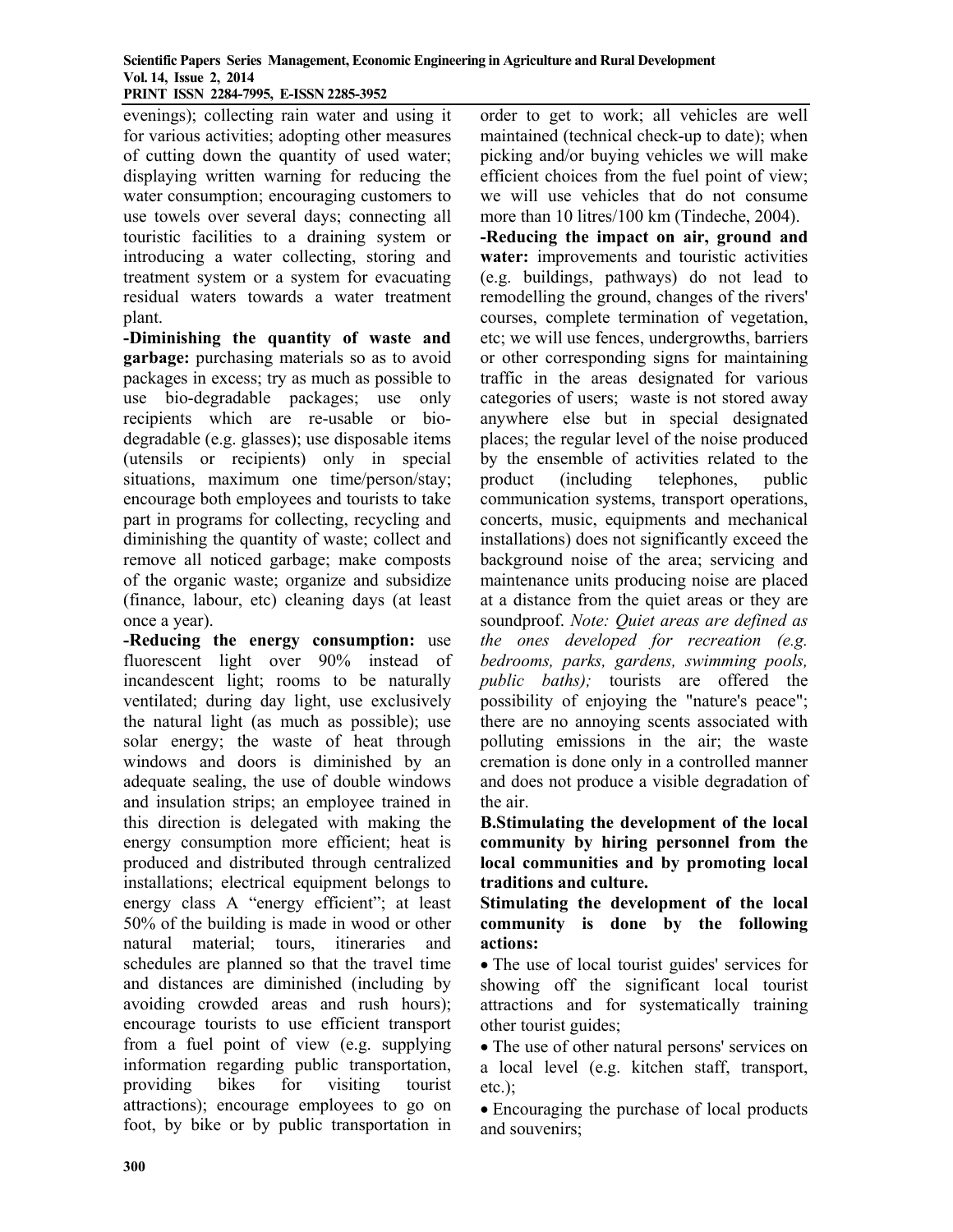Using other local services: guesthouses; renting bikes, carts etc;

 Contributing financially for creating the local infrastructure and local events (e.g. festivals and other local traditional holidays);

• Offering the students/youngsters that live in the area the possibility for practising, in order to gain work experience in the ecotourism field.

### **Promoting local traditions and culture:**

• Informing tourists about the behaviour code that needs to be adopted inward the local community;

• Showing tourists the traditions of the area, encouraging the participation in traditional festivals;

• Serving specific food for the respective area especially;

• Buying local products as much as possible: souvenirs, food drinks, etc. (Beciu, 2011)

**C. Providing secure and good quality services:** we have carried out a risk analysis that comprises the activities impacting on the environment and on the safety of work, as well as identifying the measures to counteract these risks; in unforeseen situations, there is a person responsible for removing the problem as soon as possible; tourists have access to a list of contact persons in case of emergencies that comprises: the fire fighting department; the administration of the natural habitat, mountain rescue, hospital and others; all the company's employees wear the "safety equipment" in cases when it is required; the correct use of the equipment is explained by the company's manager or by specialized companies/persons; at least one company employee is trained for giving the first aid and takes part in the activities that involve giving the first aid. The first aid set is available at any moment and it is located in an easily accessible place.

**D. Employees and tourists benefit both of the confidence in their jobs, as well as of the activities that they undertake:** the company the all employees have insurances in conformity with the type of activities they undertake; participants in all activities get clear information about the insurances included in the company's product.

# **CONCLUSIONS**

The hereby study has shown the certification procedure in ecotourism, as well as the criteria that must be fulfilled by the lodging units that voluntarily wish to adhere to this modern type of tourism. In our country, the Certification System in Ecotourism is used by the Romanian Ecotourism Association (AER) which adapts the international experience to the existing context in Romania. A key element of the certification procedure is represented by drawing up a sustained management plan that should answer all certification requirements. The present study has shown a sustained management plan as a model that can be used by managers or owners of the lodging units that wish to acquire the certification in tourism. Guesthouses that implement the certification in tourism are presented with a series of benefits, such as: it allows customers to identify better those products that can offer amazing experiences related to nature and rural culture; contributes to increasing the level of confidence in Romanian ecotourism products on the international market; becomes a marketing instrument for tour-operators and guesthouses owners; guarantees a higher quality level of services; contributes actively to preserving nature and long-lasting development at a local level; supports local administrations in the protected areas with developing a form of tourism with a minimal impact; provides a platform for shared activities between the entrepreneurial sector and the nature preserving organizations.

# **REFERENCES**

[1]Beciu, S., Popa, O.E., Nistor, Ş., Olteanu V., 2011, The Socio-Economic Dimension Of Rural Development For The North - East Region Of Romania. African Journal of Agricultural Research, ISSN 1991-637X.0

[2]Bran F., Bran P., Rădulescu C. V., Ioan I., Bran A. G., Creţu R. F., 2007, Models of economic and social development of the Romanian cities riparian of Danube, ASE Publishing House, Bucharest.

[3]Bran, F., Cretu R. F., 2005, Economic and environmental problems of the Danube and Black Sea, ediția a II-a, ASE Publishing House, Bucharest.